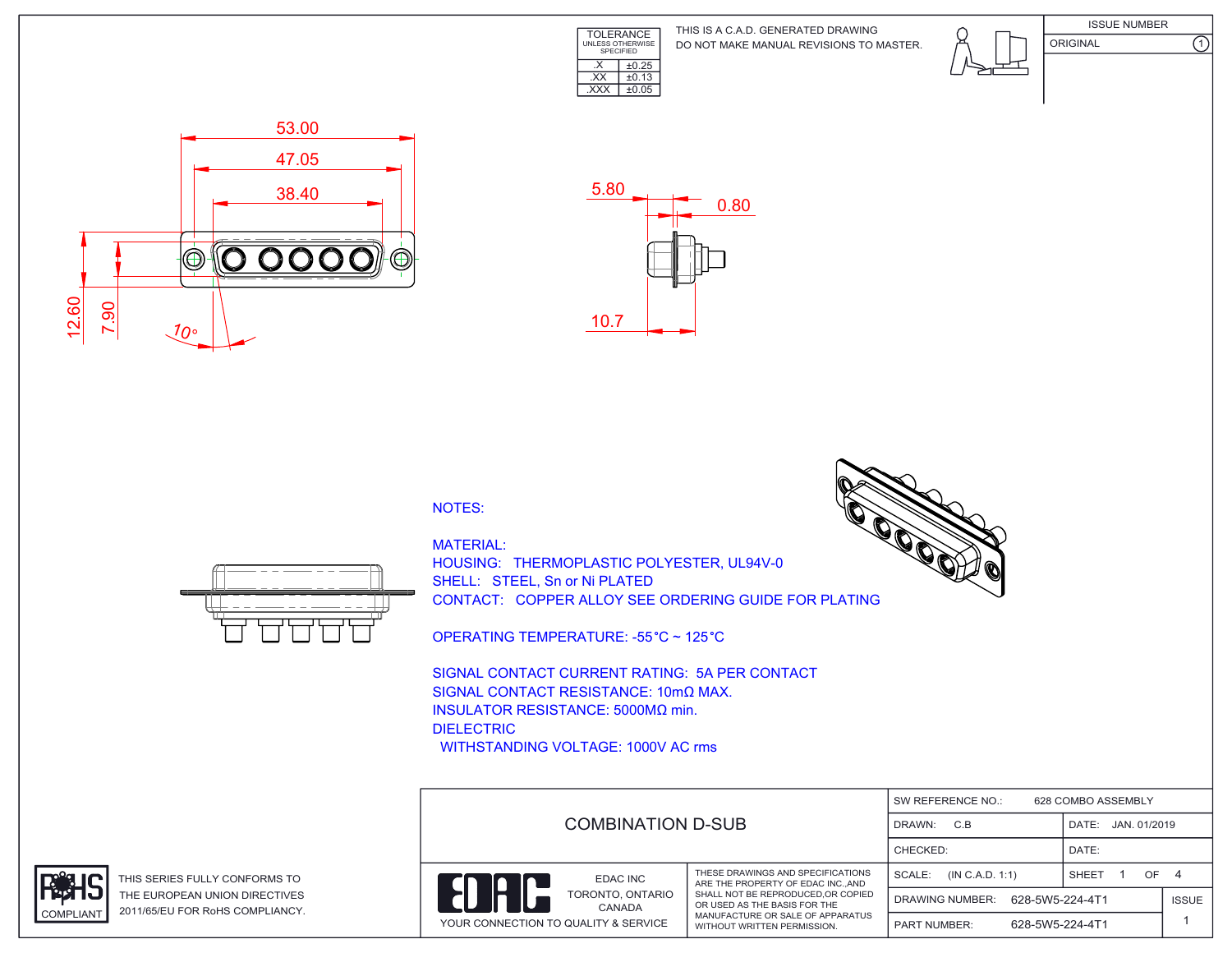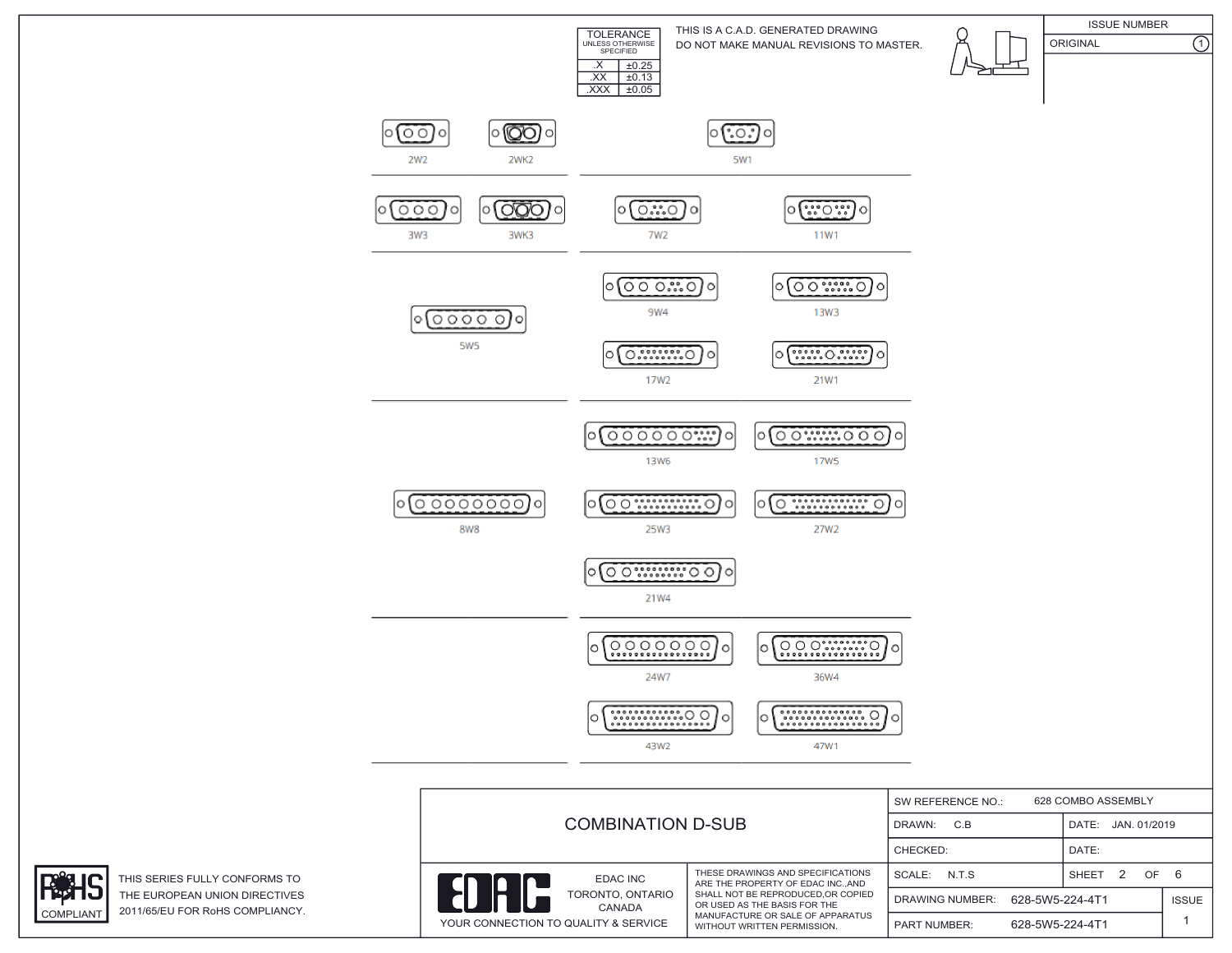TOLERANCE UNLESS OTHERWISE SPECIFIED  $\overline{XX}$   $\pm 0.13$ .XXX ±0.05DO NOT MAKE MANUAL REVISIONS TO MASTER. THIS IS A C.A.D. GENERATED DRAWING ISSUE NUMBER ORIGINAL (1)  $\overline{\text{.}x}$   $\overline{\text{+}0.25}$ 





 $277$ 



27W2 Male/Female



21W1 Male/Female



|                                                                                |                                                                                                                                                                                                                 | 628 COMBO ASSEMBLY<br>SW REFERENCE NO.:   |                       |              |  |
|--------------------------------------------------------------------------------|-----------------------------------------------------------------------------------------------------------------------------------------------------------------------------------------------------------------|-------------------------------------------|-----------------------|--------------|--|
| <b>COMBINATION D-SUB</b>                                                       |                                                                                                                                                                                                                 | C.B<br>DRAWN:                             | DATE:<br>JAN. 01/2019 |              |  |
|                                                                                |                                                                                                                                                                                                                 | CHECKED:                                  | DATE:                 |              |  |
| EDAC INC<br>TORONTO, ONTARIO<br>CANADA<br>YOUR CONNECTION TO QUALITY & SERVICE | THESE DRAWINGS AND SPECIFICATIONS<br>ARE THE PROPERTY OF EDAC INC., AND<br>SHALL NOT BE REPRODUCED.OR COPIED<br>OR USED AS THE BASIS FOR THE<br>MANUFACTURE OR SALE OF APPARATUS<br>WITHOUT WRITTEN PERMISSION. | N.T.S<br>SCALE:                           | SHEET<br>OF.<br>-3-   | - 4          |  |
|                                                                                |                                                                                                                                                                                                                 | 628-5W5-224-4T1<br><b>DRAWING NUMBER:</b> |                       | <b>ISSUE</b> |  |
|                                                                                |                                                                                                                                                                                                                 | 628-5W5-224-4T1<br><b>PART NUMBER:</b>    |                       |              |  |

5W5 Male

5W5 Female

47.00

23.53

2W2 / 2WK2

8W8 Male

8W8 Female

31.76

3W3 / 3WK3





7W2 Male/Female

5W1 Male/Female

83.50 M.78

53.50



11W1 Male/Female



17W2 Male/Female

CURRENT RATING /  $\phi$ A 10A / 2.2 20A / 3.3 30A / 3.7 40A / 4.2



23.53



THIS SERIES FULLY CONFORMS TO THE EUROPEAN UNION DIRECTIVES COMPLIANT 2011/65/EU FOR RoHS COMPLIANCY.